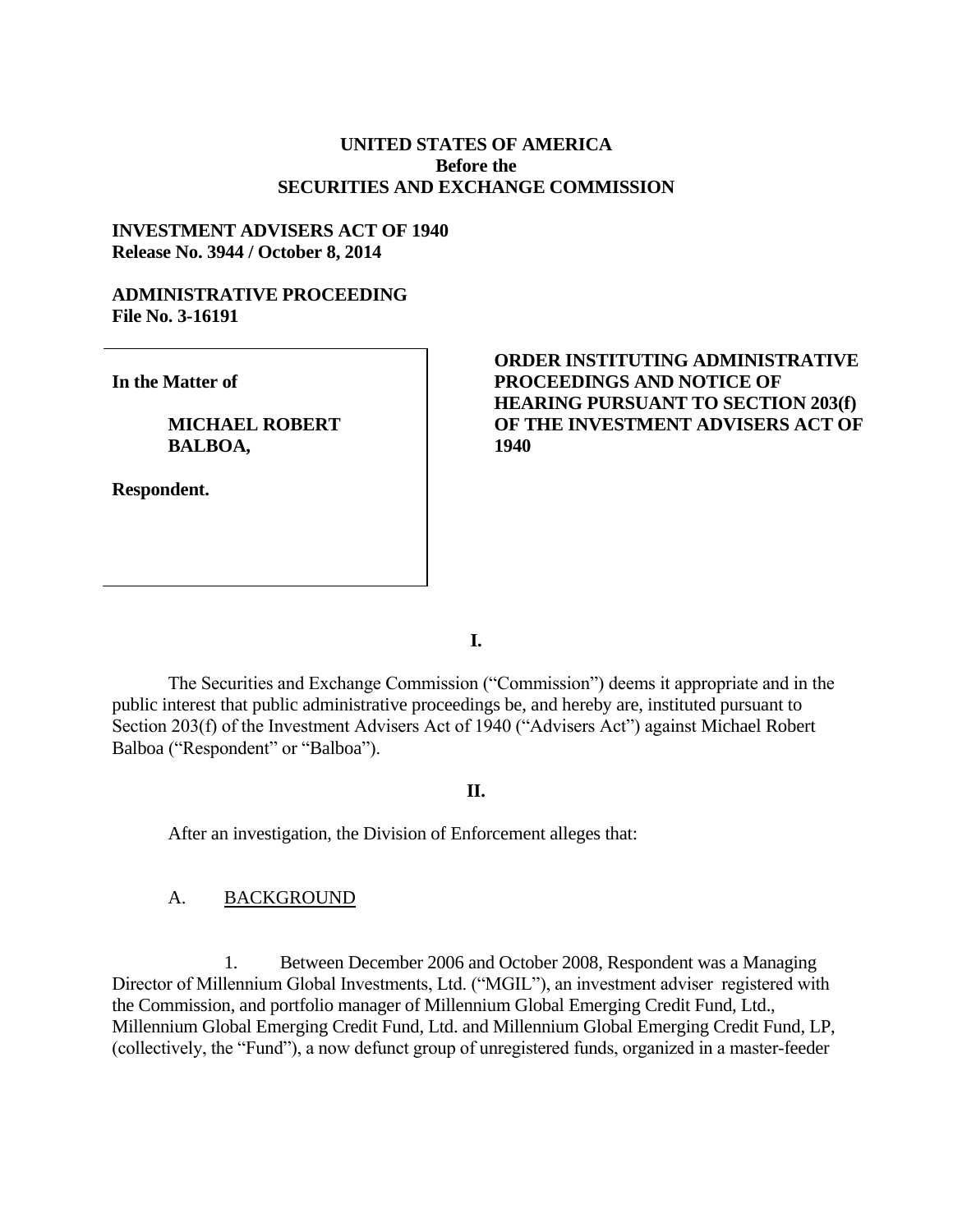structure with reported assets of approximately \$837 million in August 2008 and approximately 180 investors. Respondent, 45 years old, is a resident of Melville, New York, but during the time in which he engaged in the conduct underlying the indictment, described below, Respondent was a resident of Surrey, England.

#### B. RESPONDENT'S CRIMINAL CONVICTION

2. On December 18, 2013, a jury returned a verdict of guilty in a criminal action filed against Respondent in the Southern District of New York on all counts of the indictment, finding him guilty of conspiracy to commit securities fraud, in violation of 18 U.S.C. § 371; conspiracy to commit wire fraud, in violation of 18 U.S.C. § 1349; securities fraud, in violation of 15 U.S.C. §§ 78j(b), 78ff, and 17 CFR § 240.10b-5; wire fraud, in violation of 18 U.S.C. § 1343; and investment adviser fraud, in violation of 15 U.S.C. §§ 80b-6 and 80b-17. United States v. Balboa, 12 Cr. 196 (PAC) (S.D.N.Y.) On June 24, 2014, a judgment in the criminal case was entered against Respondent. He was sentenced to a prison term of 48 months followed by three years of supervised release and ordered to make restitution in the amount of \$390,243,873.92 and to forfeit \$2,223,000.

3. The counts of the criminal indictment on which Respondent was found guilty, alleged, among other things, that Respondent engaged in a scheme to inflate the value of certain securities held by the Fund from January 2008 through October 2008 for the purpose and with the effect of inflating the Net Asset Value of the Fund and in contravention of representations made to investors about the independence of the valuation process. The indictment alleged that Respondent instructed two brokers to provide the Fund's independent valuation agent with monthend values that were inflated and which Respondent, himself, had provided. The false valuations resulted in overstatements of the Fund's monthly Net Asset Value, which was transmitted to the Fund's investors and resulted in approximately \$400 million in new investments in the Fund from January 2008 to October 2008.

#### **III.**

In view of the allegations made by the Division of Enforcement, the Commission deems it necessary and appropriate in the public interest that public administrative proceedings be instituted to determine:

A. Whether the allegations set forth in Section II hereof are true and, in connection therewith, to afford Respondent an opportunity to establish any defenses to such allegations; and

B. What, if any, remedial action is appropriate in the public interest against Respondent pursuant to Section 203(f) of the Advisers Act.